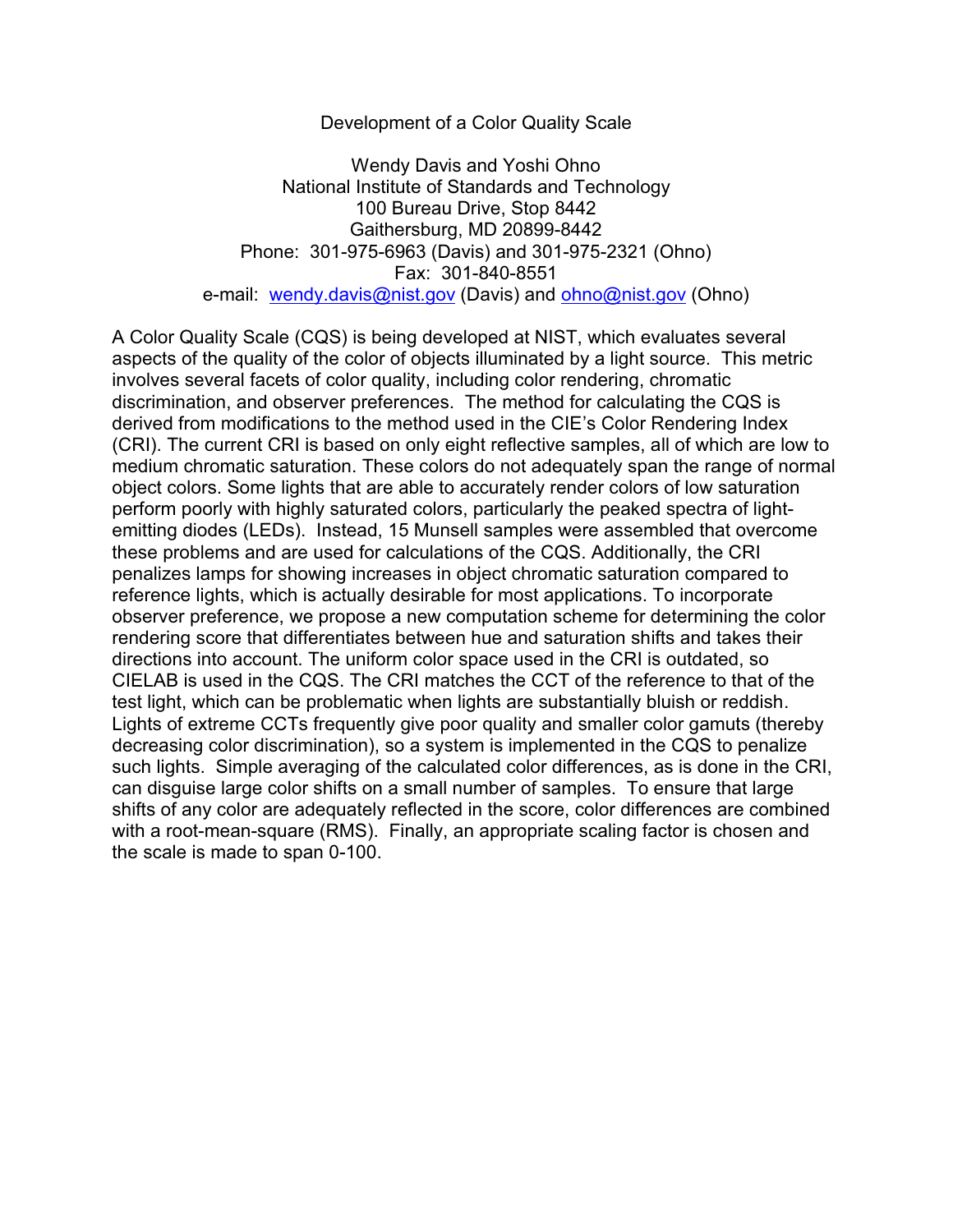#### **Introduction**

The quality of object color under artificial lighting is an important aspect of the value of the light sources, particularly to consumers. Assessing and quantifying this dimension of lamps is complicated.

The attribute of color rendering of light sources is often interpreted as indicating object color quality. However, color rendering is actually defined as the "effect of an illuminant on the color appearance of objects by conscious or subconscious comparison with their color appearance under a reference illuminant" [1]. Color rendering only refers to color fidelity, the accurate representation of object colors compared to those same objects under a reference source, and does not include other aspects of color quality, such as chromatic discrimination and color preference. The CIE color rendering index (CRI) [2] is the only internationally-accepted metric for assessing the color rendering performance of light sources. In the calculation of the CRI, the color appearance of 14 reflective samples is simulated when illuminated by a reference source and the test source. The reference source is a Planckian radiator (if below 5000K) or a CIE Daylight source (if at or above 5000K), matched to the correlated color temperature (CCT) of the test source. After accounting for chromatic adaptation with a Von Kries correction, the difference in color appearance  $\Delta E_{\text{i}}$  for each sample between the test and reference light sources is computed in CIE 1964 W\*U\*V\* uniform color space. The special color rendering index  $(R<sub>i</sub>)$  is calculated for each reflective sample by:

$$
R_{\rm i}=100-4.6\;\Delta E_{\rm i}
$$

The general color rendering index  $(R_a)$  is simply the average of  $R_i$  for the first eight samples, all of which have low to moderate chromatic saturation:

$$
R_{\rm a}=\frac{1}{8}\sum_{i=1}^8R_i
$$

A perfect score of 100 represents no color differences in any of the eight samples under the test and reference sources.

The CRI has a number of problems, particularly when applied to LEDs or when used as an indicator of color quality. The uniform color space used to calculate color differences is outdated and no longer recommended for use. The red region of this color space is particularly non-uniform. Instead, the CIE currently recommends CIE 1976 L\*a\*b\* (CIELAB) and CIE 1976 L\*u\*v\* (CIELUV) [3] for calculating color differences. Additionally, the chromatic adaptation transform is considered inadequate. The Von Kries chromatic adaptation correction used in the CRI has been shown to perform poorer than other available models, such as the CMCCAT2000 (the Colour Measurement Committee's chromatic adaptation transform) and the CIE CAT02 (the CIE's chromatic adaptation transform) [4].

The CRI method specifies that the CCT of the reference source be matched to that of the test source, which assumes complete chromatic adaptation to the chromaticity of the light source. This assumption fails at extreme CCTs, however. For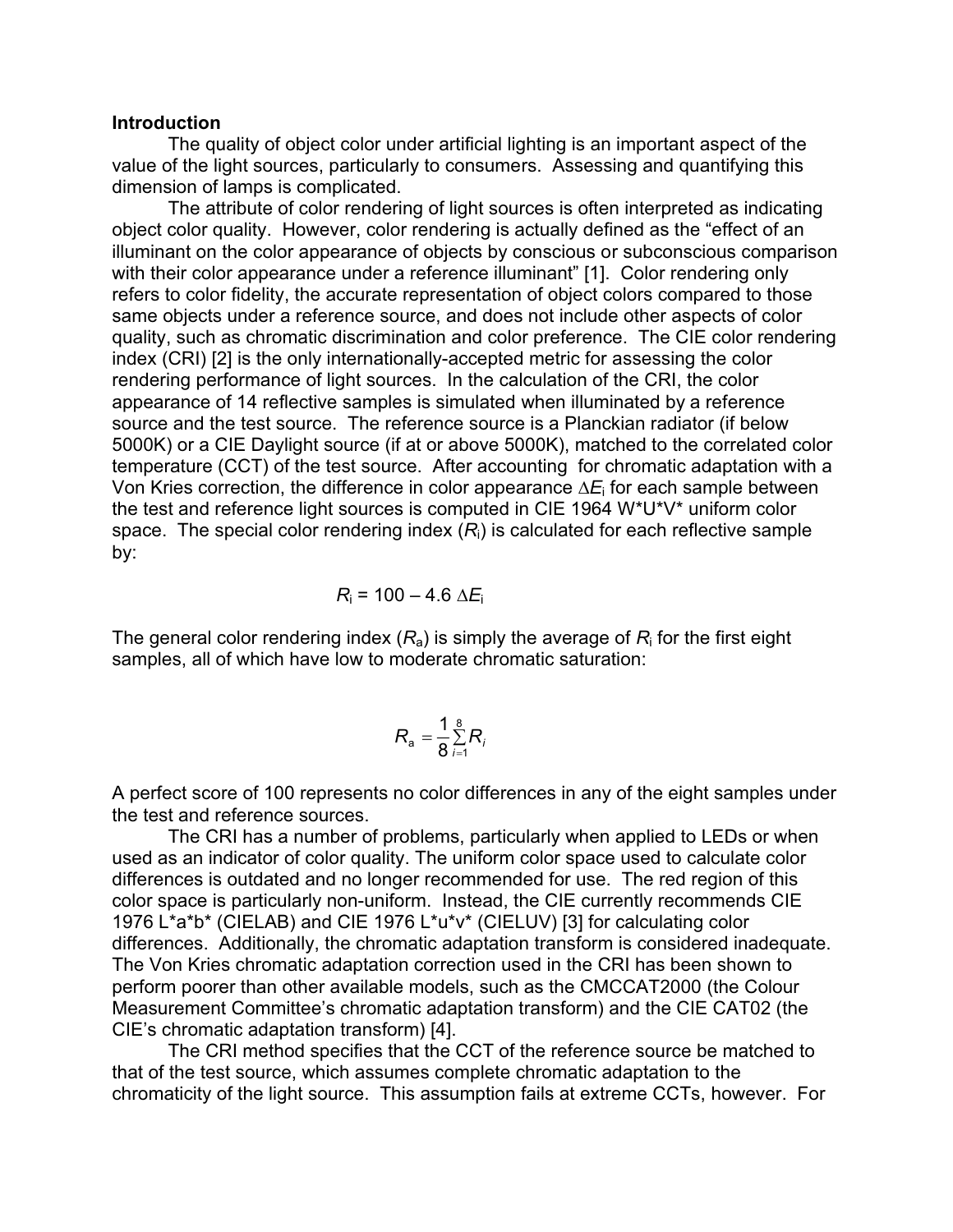example, a 2000K (very reddish) blackbody source achieves  $R_a = 100$ , as does a daylight spectrum of 20,000K (very bluish). However, neither of these sources renders colors well.

None of the eight reflective samples used in the computation of  $R_a$  are highly saturated. This is problematic, especially for the peaked spectra of white LEDs. Color rendering of saturated colors can be very poor even when the *R*a value is good. Further, by optimization of lamps' spectra to the CRI, *R*a values can be made very high while actual color rendering is much poorer. This problem exists because too few samples are used in the calculation of *R*a, and they are of too low chromatic saturation.

The eight special color rendering indices are simply averaged to obtain the general color rendering index. This makes it possible for a lamp to score quite well, even when it renders one or two colors very poorly. LEDs are at an increased risk of being affected by this problem, as their peaked spectra are more vulnerable to poor rendering in only certain areas of color space.

Finally, the very definition of color rendering is flawed for use when one is interested in the overall color quality of a light source. Color rendering is a measure of only the fidelity of object colors under the illuminant of interest and any deviations of object color appearance from under a blackbody source is considered bad. Due to this constraint, all shifts in perceived object hue and saturation result in equal decrements in CRI score. In practical application, however, increases in chromatic saturation, observed when certain sources illuminate certain surfaces, is considered desirable. Increases in saturation yield better visual clarity and enhance perceived brightness [5]. It is proposed that the absolute focus on color fidelity of the CRI is flawed and a more general metric of color quality be considered.

#### **Color Quality Scale (CQS)**

A Color Quality Scale (CQS) is being developed at NIST, which evaluates several aspects of the quality of the color of objects illuminated by a light source. The extensive description of the CRI was provided because, rather than inventing an entirely new approach to the metric, much inspiration was taken from the CRI. Borrowing from aspects of the CRI that are successful, the CQS incorporates important modifications to overcome its shortcomings and focuses on a broader definition of color quality.

The set of reflective samples tested is different from those used in the calculations of the CRI. Fifteen saturated Munsell samples are used in the CQS, with the following hue value/chroma: 7.5 P 4 / 10, 10 PB 4 / 10, 5 PB 4 / 12, 7.5 B 5 / 10, 10 BG 6 / 8, 2.5 BG 6 / 10, 2.5 G 6 / 12, 7.5 GY 7 / 10, 2.5 GY 8 / 10, 5 Y 8.5 / 12, 10 YR 7 / 12, 5 YR 7 / 12, 10 R 6 / 12, 5 R 4 / 14, and 7.5 RP 4 / 12. They were selected to have the highest chroma, span the entire hue circle in approximately even spacing, and be commercially available. Figure 1 shows these samples (bottom row) as well as the eight samples used in the calculation of *R*a (top row) when illuminated by a daylight-like source (D65). This representation, as well all shown later, may be inaccurate due to the properties of the printing or display of this paper.

The uniform object color space also differs from that used in the CRI. The 1964 W\*U\*V\* object color space is obsolete, and is very nonuniform: color differences are extremely exaggerated in the red region and suppressed in yellow and blue regions.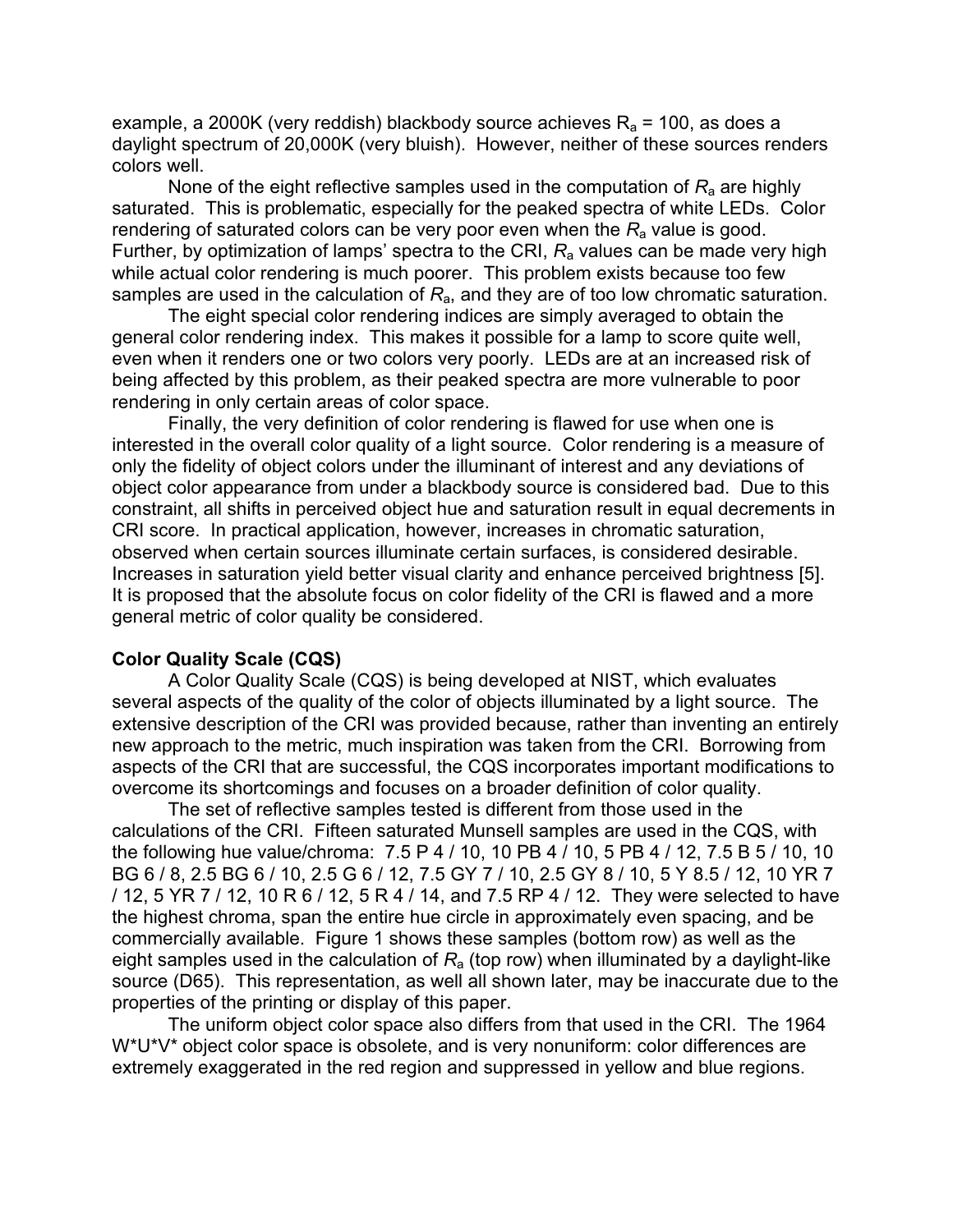

Figure 1: Representation of the eight samples used in the calculation of *R*<sup>a</sup> (top row) and the 15 samples used in the calculation of the CQS (bottom row) when illuminated by D65.

So, when calculating the CQS, CIE 1976 L\*a\*b\* ("CIELAB") is used, as it is currently recommended for use by the CIE and is considered to be reasonably uniform.

One of the major deviations that the CQS takes from the formal definition of color rendering is evident in the saturation factor. The CRI penalizes lamps for shifts in hue, chroma (chromatic saturation), and lightness, in any direction, of the reflective samples under the test source (compared to under the reference source). While a decrease in chroma always has negative effects, an increase in the chroma of objects is considered desirable in many cases. Increases in chroma yield better visual clarity and enhance perceived brightness [5]. These are positive effects and are generally preferred, though they cause deviations in color fidelity (compared to reference). In the CQS, lamps are not penalized for increasing object chroma relative to the reference source, though their scores are also not increased. The net result is that a lamp's score is only penalized for hue shifts, lightness shifts, and reductions in chroma. This is a way to take color preference (and possibly also color discrimination) into account in the CQS. For example, in Figure 2 (a) when the chroma increases under the test illuminant (with no change in hue), there is no change in score, (b) when the chroma decreases under the



Figure 2: Effects of the saturation factor illustrated in CIELAB color space. (A) when the chroma increases under the test illuminant (with no change in hue), there is no change in score, (B) when the chroma decreases under the test illuminant, the score is decreased, and (C) when the chroma increases and the hue shifts, the score is decreased for the hue shift but not decreased for the increase in chroma.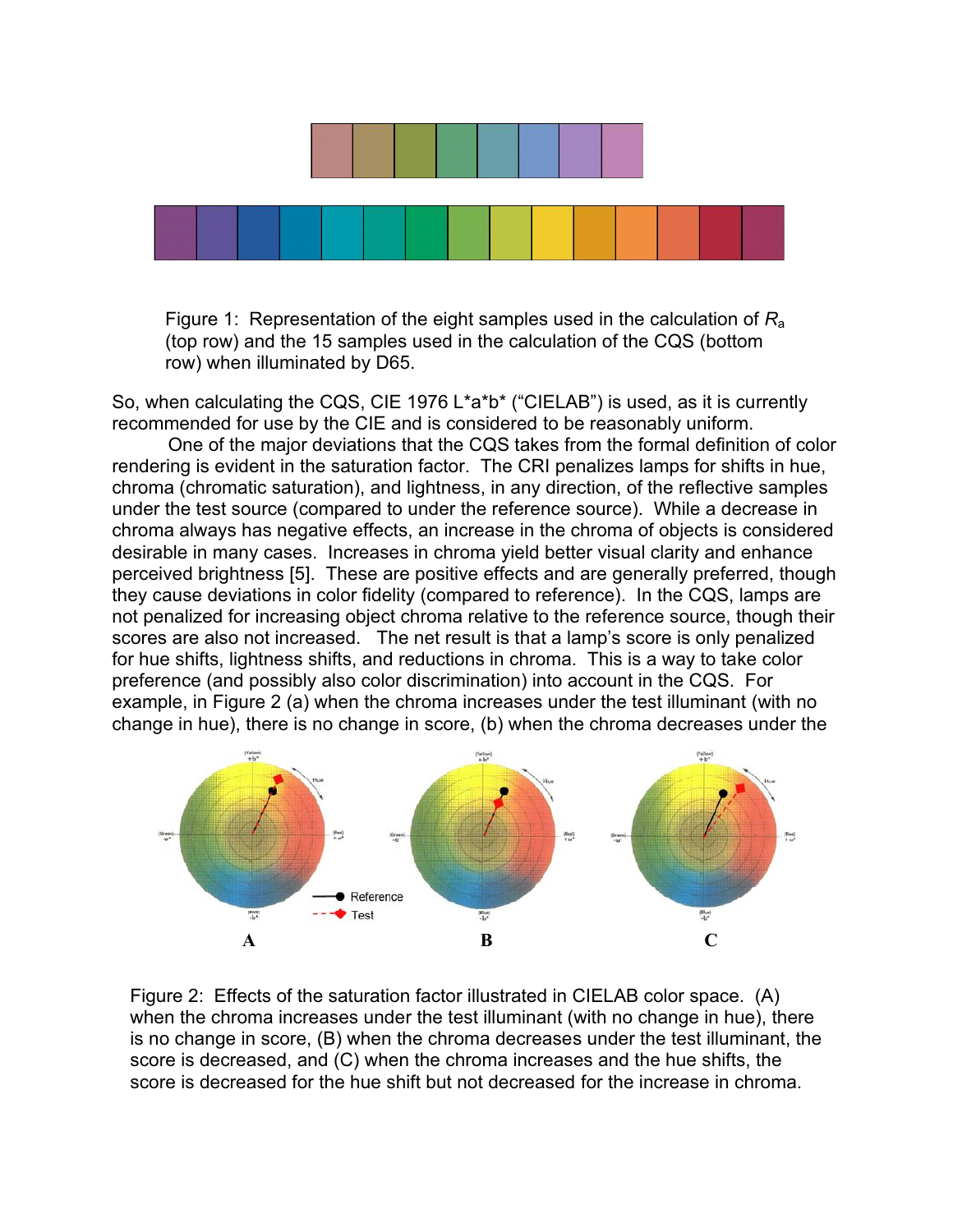| Table 1: The gamut area of the 15      |             |                       |
|----------------------------------------|-------------|-----------------------|
| samples for reference sources of       |             |                       |
| various CCTs and the CCT               |             |                       |
| multiplication factor used in the CQS. |             |                       |
| <b>CCT</b>                             | Gamut       | <b>Multiplication</b> |
| (K)                                    | <b>Area</b> | <b>Factor</b>         |
| 1000                                   | 2645        | 0.32                  |
| 1500                                   | 5424        | 0.65                  |
| 2000                                   | 6902        | 0.83                  |
| 2500                                   | 7676        | 0.93                  |
| 2856                                   | 7987        | 0.97                  |
| 3000                                   | 8075        | 0.98                  |
| 3500                                   | 8268        | 1.00                  |
| 4000                                   | 8347        | 1.00                  |
| 5000                                   | 8341        | 1.00                  |
| 6000                                   | 8274        | 1.00                  |
| 6500                                   | 8211        | 1.00                  |
| 7000                                   | 8151        | 0.99                  |
| 8000                                   | 8040        | 0.98                  |
| 9000                                   | 7947        | 0.97                  |
| 10000                                  | 7868        | 0.96                  |
| 15000                                  | 7620        | 0.93                  |
| 20000                                  | 7495        | 0.91                  |

test illuminant, the score is decreased, and (c) when the chroma increases and the hue shifts, the score is decreased for the hue shift but not decreased for the increase in chroma.

In the CRI, the CCT of the reference source is matched to that of the test source. Therefore the CRI score is perfect (100) for reference sources of any CCT. Actual color rendering, however, is degraded at extremely low or high CCTs. This is a problem with the way the reference source is defined in the current metric, and is one of the most difficult problems to address. The perfect solution to this problem would require thorough understanding of chromatic adaptation. Such investigations have not been conducted yet, but a temporary solution has been developed. Though the CCT of the reference source is also matched to that of the test in the CQS, a multiplication factor is introduced. This CCT factor is determined based on the gamut area in CIELAB space for the 15 samples under the reference source for each CCT, as shown in Table 1. It is assumed that the color rendering performance of the reference source degrades

as the gamut area decreases. The multiplication factor, as listed in the table, is the ratio of gamut area of the particular CCT with the gamut area for 6500 K. With this normalization, the multiplication factors at certain CCT ranges (e.g., 4000 K) give values slightly higher than 1, but these are truncated to 1, so that the CQS score will never be higher than 100. The exact effect of CCT on color quality is difficult to quantify, but this method offers at least a temporary solution for sources of extremely low or high CCT.

In the CRI, the color differences ( $\Delta E$ ) for each of the samples is averaged. This makes it possible for a lamp to score quite well, even when it renders one or two samples very poorly. This situation is even more likely with SPDs having narrowband peaks, like LEDs. To ensure that large hue shifts of any sample have notable influence on the CQS, the root-mean-square (RMS) of color shifts of each individual sample is used (rather than arithmetic mean). The RMS color differences of the 15 samples are calculated by:

$$
\Delta E_{\rm RMS} = \sqrt{\frac{1}{15} \sum_{i=1}^{15} \Delta E_i^2}
$$

In the CRI, the scaling factor 4.6 is used to convert color differences into color rendering indices. This factor needs to be changed for the CQS since the sample set and color space are different, in order to maintain the consistency with the CRI. For the CQS, a scaling factor of 2.81 is currently chosen so that the average score of the CQS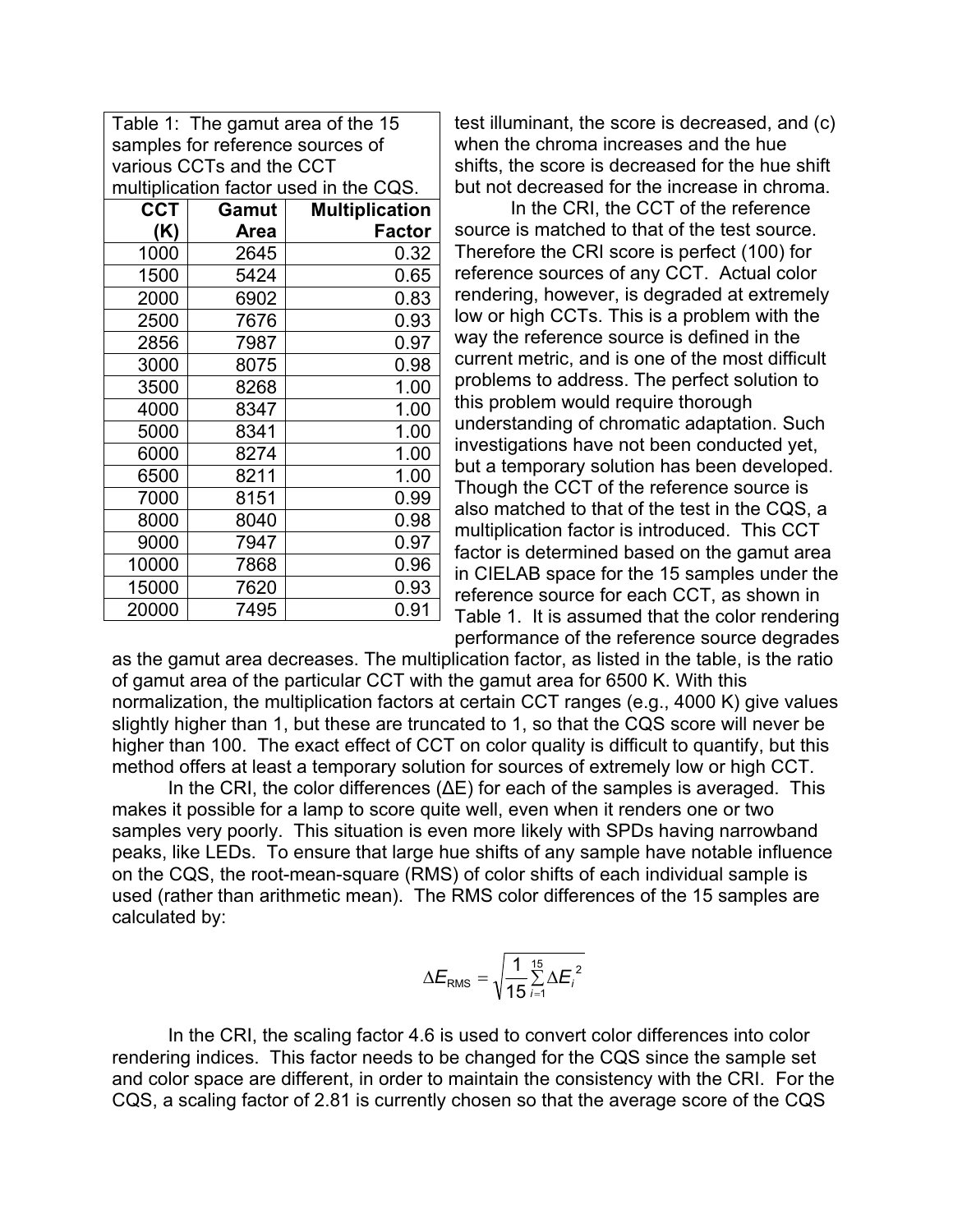

Figure 3: The 0-100 scale function (dashed) used to convert original scores (solid).

for the CIE standard fluorescent lamp spectra (F1 through F12 [6]) is equal to the average score of the current CRI *Ra* (=75.1) for these sources. This scaling maintains consistency of the new color quality scale with the current CRI scale for existing lamps. As the CQS formula is further modified, this scaling factor will have to be recalculated.

Negative values that the CRI reports for certain lamps are often confusing. CRI and CQS scores lower than 20 or 30 are already very poor and the linearity of the scale below these low scores is not considered important. A scale from 0 to 100 would be better understood by users. A 0-100 scale conversion has been made to avoid the confusion, and has been implemented by using the formula:

$$
R_{\text{out}} = 10 \cdot \ln[\exp(R_{\text{in}}/10) + 1]
$$

where  $R_{in}$  is the input value (which can be a negative number) and  $R_{out}$  is the output value of the conversion. This function is shown as the dashed curve in Fig. 3. Only values lower than approximately 20 are changed by this conversion, and values above 20 are scarcely affected. As such, all values within the range for usable lamps are unchanged.

The current calculations of the CQS use a Von Kries chromatic adaptation correction, which is largely considered to be outdated and incomplete. One future plan is to replace this correction formula with a more updated and accurate chromatic adaptation transform, such as the Bradford transform, CMCCAT2000, or the CIE CAT02 [4].

Though CIELAB is a substantial improvement over the 1964 W\*U\*V\* color space, it does have its own shortcomings. Because of known nonlinearities, an adjusted method for calculating color differences has been recommended [7], called  $\Delta$ E2000, but it is more complicated. We plan to study the magnitude of differences in calculated scores for various known light sources with ∆E2000, compared to ∆E $_{\rm~ab.}^{\rm *}$ 

## **Computational Tests**

The white LED simulation program developed at NIST is discussed in detail elsewhere [8]. A mathematical model is implemented to simulate multi-chip LEDs. The spectral power distribution of a model LED,  $S_{\mathsf{LED}}(\lambda)$ , for a peak wavelength  $\lambda_\circ$  and the half spectral width  $\Delta\lambda_{0.5}$  is given by: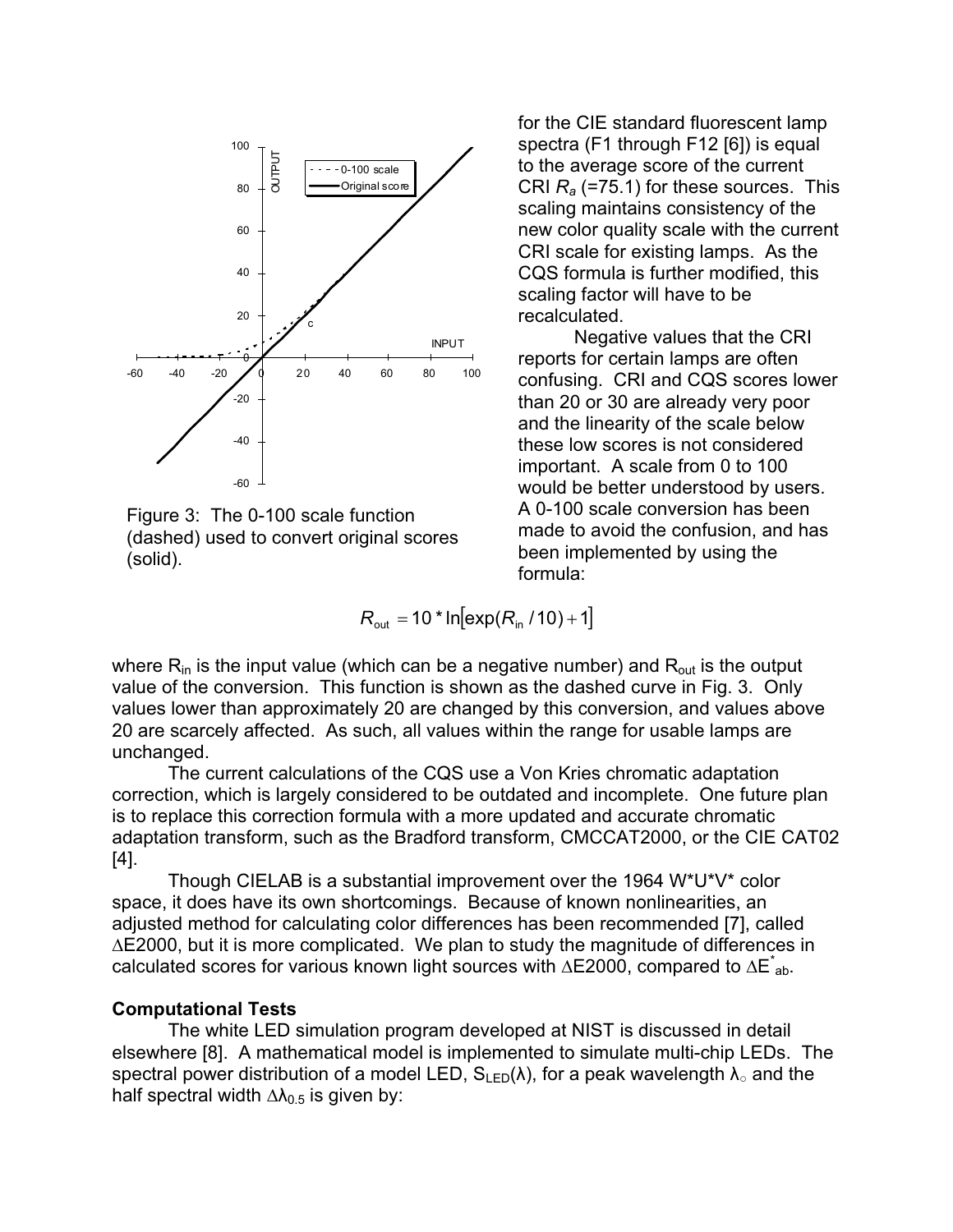$S_{LED}(\lambda, \lambda_0, \Delta\lambda_{0.5}) = \{ g(\lambda, \lambda_0, \Delta\lambda_{0.5}) + 2 \cdot g^5(\lambda, \lambda_0, \Delta\lambda_{0.5}) \}$  / 3

where g( $\lambda$ , ,  $\lambda_0$ ,  $\Delta \lambda_{0.5}$ ) = exp [ -{( $\lambda$  -  $\lambda_{\circ}$ ) /  $\Delta \lambda_{0.5}$ }<sup>2</sup>]



Figure 4: Spectral power distribution of modeled 3-color white LED, with peaks at 457, 534, and 616 nm.

The unit of wavelength is nm. The program can simulate three-color or four-color white LEDs, with automatic color mixing for each LED to achieve a specified chromaticity. All LED spectra shown here were produced with this simulation program; therefore, some LED spectra shown will not be representative of LEDs commercially available.

As already noted, some of the flaws of the CRI are particularly evident when applied to white LEDs. LEDs hold great potential for energy-efficient general illumination, so it is important that the CQS perform well for both traditional light sources and multi-chip LEDs.

The spectral power distribution of a three-color white LED model is shown in Fig.

4. The peaks of this spectrum are at 457, 534, and 616 nm, the CCT of the light is 3300K, and its luminous efficacy of radiation (LER) is 363 lm/W. The General Color Rendering Index  $(R_a)$  for this light source is  $67$ —a fairly poor score. However, the CQS score for this source is 80. An examination of the colors of the 15 reflective samples under this source relative to the reference (blackbody radiation at 3300K) reveals the reason for such a large score difference between the two metrics. As shown in Fig. 5 (produced by a color simulation program [8]), several of the samples illuminated by the test source, shown in the bottom row, are more saturated than when illuminated by the reference source, in the top row. This lack of fidelity causes decreases in the *R*a, but not in CQS score. As discussed earlier, increases in object chromatic saturation are generally considered a positive trait in a lamp (though excessive saturation may not be good). The visual impression of this color presentation on a calibrated computer display implies that this source may be accepted, and even preferred, by users as the CQS score indicates, though the fidelity is relatively poor. This example well-illustrates the



Figure 5: Simulated color appearance of 15 reflective samples when illuminated by the reference source (top row) and by the test source (bottom row).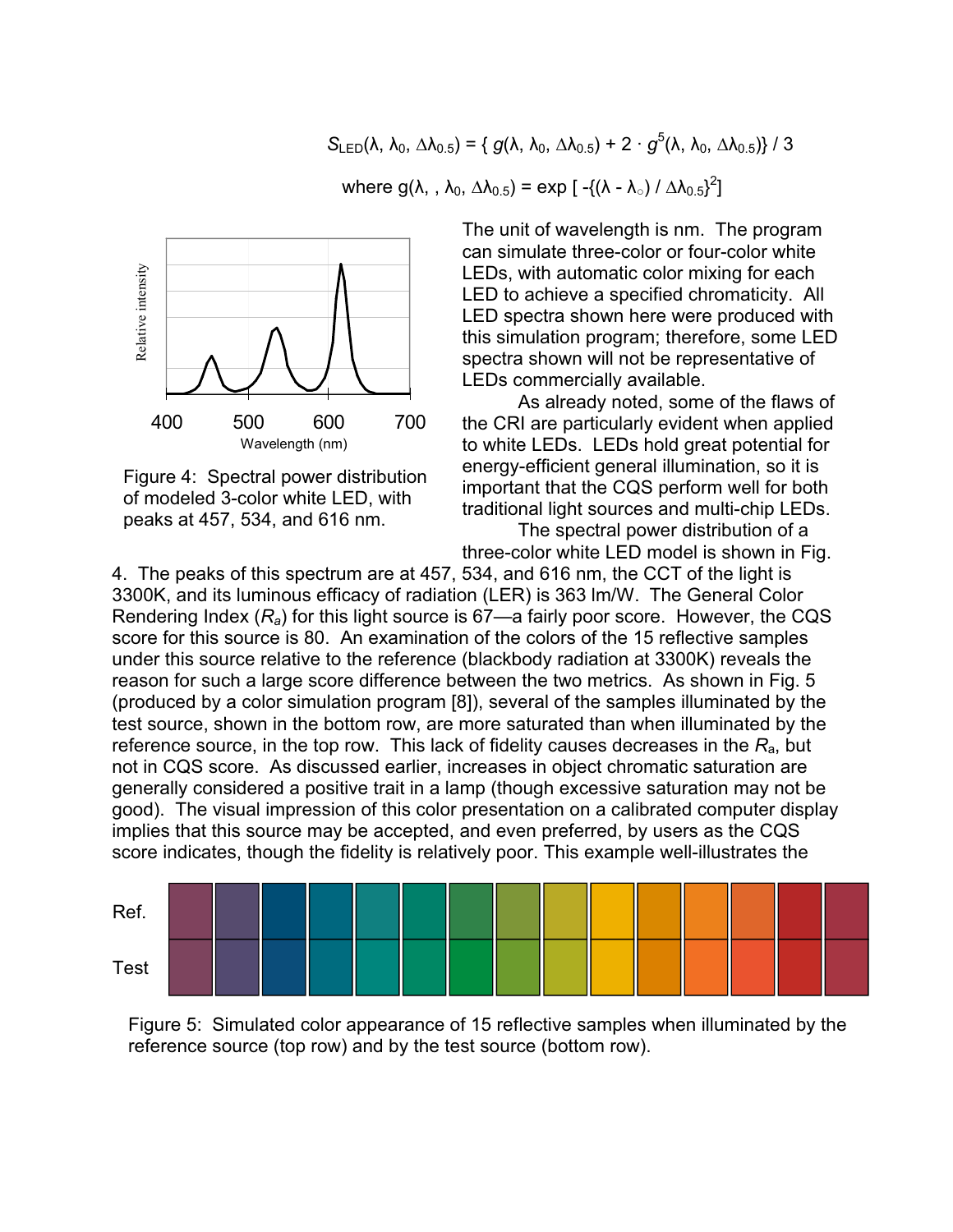applicability of the saturation factor and the fundamental deviation from the definition of color rendering.



Figure 6: Spectral power distribution of modeled 3-color white LEDs with

Two additional spectra, each modeling a white source composed of RGB LEDs, are shown in Fig. 6. The peaks of the spectrum on the left, labeled A, are at 463, 538, and 603 nm, the CCT of the light is 3300K, and its LER is 406 lm/W. The spectrum shown on the right, labeled B, has peaks at 464, 538, and 613 nm, a CCT of 3300K, and a LER of 376 lm/W. The R<sub>a</sub> for both of these sources is 80. However, there are large differences in object color between these two lights. A simulation of the appearance of each of the samples for source A is shown in Fig. 7 and for source B in Fig. 8. Source A shows fairly good color rendering of most colors but very poor color on just two or three samples (red and purple), while source B shows overall good color rendering with some samples (green and orange) of increased chromatic saturation. Source A receives a CQS score of 73, which is lower than its CRI because the RMS



Figure 7: Simulated color appearance of 15 reflective samples when illuminated by the reference source (top row) and by test source A (bottom row).

used in the CQS enhances the effect of the large color differences of a small number of samples. Source B receives a CQS score of 85, higher than its CRI because it increases the chromatic saturation of some of the samples, which the CQS does not penalize. The CQS shows a 12 point difference between these two sources. The CQS scores are more consistent with the visual impressions of the simulated colors of the samples than the CRI scores, which fail to distinguish between the color quality of these two sources.